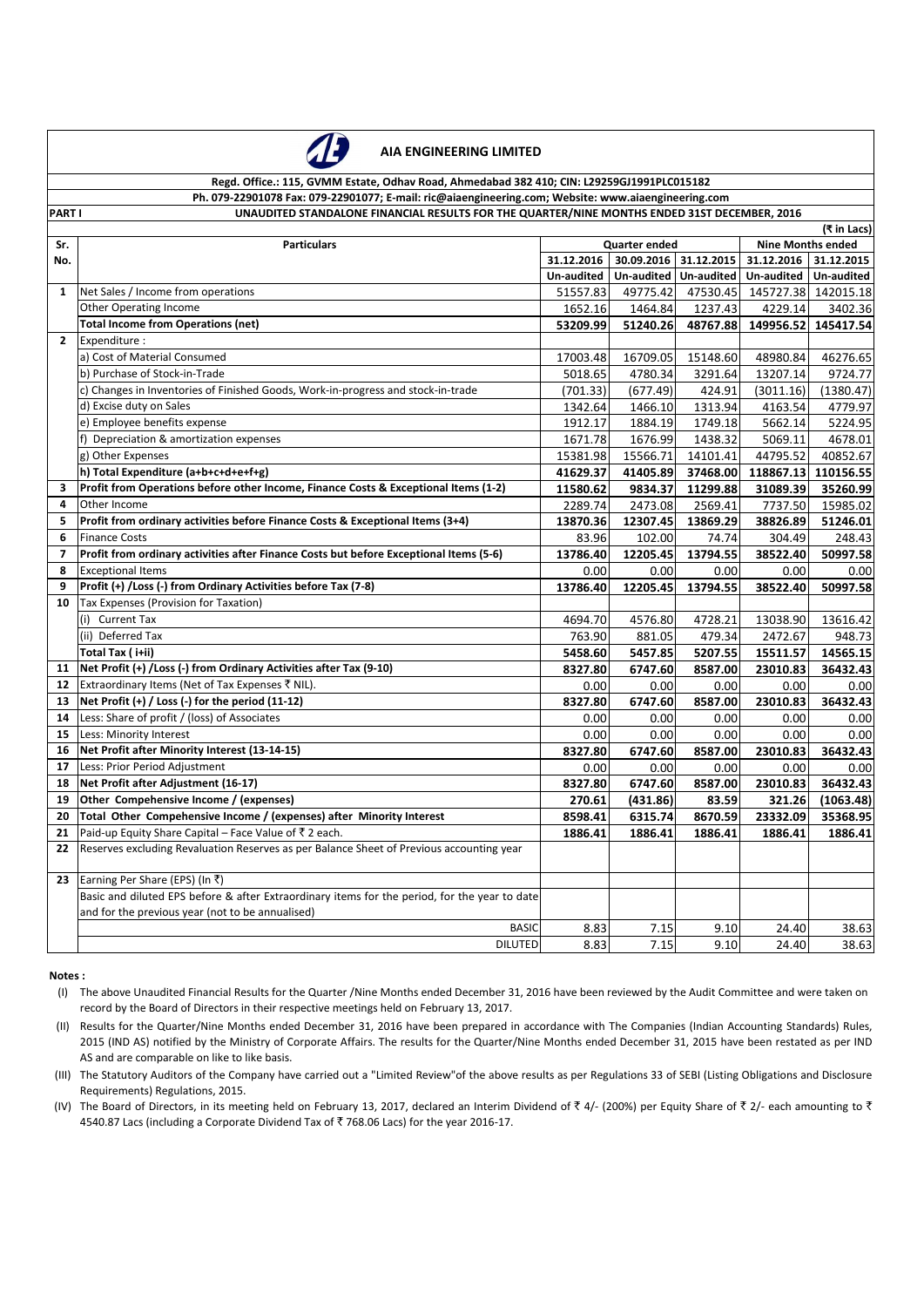**Place:** Ahmedabad **Date:** 13th February, 2017 Sd/- **(Bhadresh K. Shah) Managing Director**

**DIN:00058177**

**By Order of Board of Directors For AIA Engineering Limited**

|                                                       |                      | (₹ in Lacs)              |  |  |  |
|-------------------------------------------------------|----------------------|--------------------------|--|--|--|
|                                                       |                      | <b>Standalone</b>        |  |  |  |
| <b>Particulars</b>                                    | <b>Quarter ended</b> | <b>Nine Months ended</b> |  |  |  |
|                                                       | 31-12-2015           | 31-12-2015               |  |  |  |
| Net Profit after Tax as per previous Indian GAAP      | 7868.23              | 34456.39                 |  |  |  |
| ADD:                                                  |                      |                          |  |  |  |
| 1) Excise duty                                        | 1313.94              | 4779.97                  |  |  |  |
| 2) Adjustment on account of fair value of Investments | 1275.10              | 2693.41                  |  |  |  |
| 3) Effect of Current tax                              | 26.69                | 147.68                   |  |  |  |
| 4) Impact of amortisation written back on goodwill    | 38.60                | 115.38                   |  |  |  |
| 5) Adjustment on account of Hedge Accounting          | (129.34)             | 166.09                   |  |  |  |
| <b>SUB TOTAL</b>                                      | 2524.99              | 7902.53                  |  |  |  |
| LESS:                                                 |                      |                          |  |  |  |
| 1) Excise duty                                        | 1313.94              | 4779.97                  |  |  |  |
| 2) Remeasurements of Defined Benefit Plans            | 8.93                 | 26.78                    |  |  |  |
| 3) Effect of Deferred Tax                             | 483.35               | 1119.74                  |  |  |  |
| <b>SUB TOTAL</b>                                      | 1806.22              | 5926.49                  |  |  |  |
| Net Profit after Tax before OCI as per IND AS         | 8587.00              | 36432.43                 |  |  |  |
| Other Comprehensive Income/(Expenses)                 | 83.59                | (1063.48)                |  |  |  |
| Total Comprehensive as per IND AS                     | 8670.59              | 35368.95                 |  |  |  |

- (V) The format for above results as prescribed in SEBI's Circular CIR/CFD/CMD/15/2015 dated November 30, 2015 has been modified to comply with requirements of SEBI's Circular dated July 5, 2016, IND AS and Schedule III [Division II] to the Companies Act, 2013 applicable to companies that are required to comply with IND AS.
- (VI) The Company has only one reportable primary business segment as per IND AS 108 i.e. Manufacturing of High Chrome Mill Internals.
- (VII) Figures for the previous Period have been regrouped, reclassified and restated wherever necessary to make them comparable with the current period's figures.
- (VIII) Statement of reconciliation of net profit reported under IND AS and net profit reported under previous Indian GAAP for the quarter ended December 31, 2015 are as under: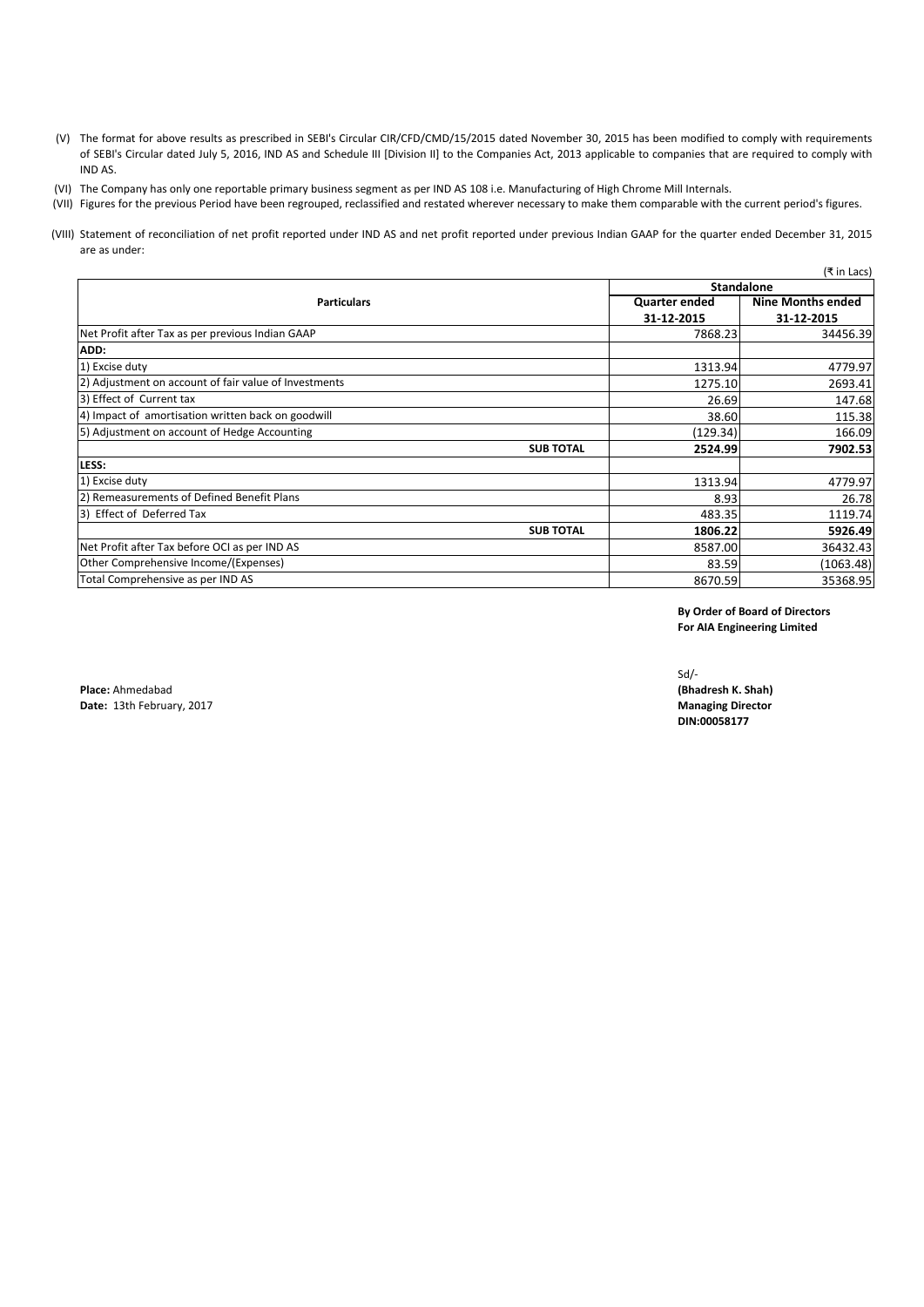|                         | <b>PARII</b><br>UN-AUDITED CONSOLIDATED FINANCIAL RESULTS FOR THE QUARTER/NINE MONTHS ENDED 31ST DECEMBER, 2016<br>(₹ in Lacs)                    |                   |                      |                          |                   |                   |  |
|-------------------------|---------------------------------------------------------------------------------------------------------------------------------------------------|-------------------|----------------------|--------------------------|-------------------|-------------------|--|
| Sr.                     | <b>Particulars</b>                                                                                                                                |                   | <b>Quarter ended</b> | <b>Nine Months ended</b> |                   |                   |  |
| No.                     |                                                                                                                                                   | 31.12.2016        | 30.09.2016           | 31.12.2015               | 31.12.2016        | 31.12.2015        |  |
|                         |                                                                                                                                                   | <b>Un-audited</b> | <b>Un-audited</b>    | <b>Un-audited</b>        | <b>Un-audited</b> | <b>Un-audited</b> |  |
| $\mathbf{1}$            | Net Sales / Income from operations                                                                                                                | 59096.58          | 53418.83             | 49635.65                 | 160979.88         | 152836.73         |  |
|                         | <b>Other Operating Income</b>                                                                                                                     | 1653.89           | 1467.23              | 1242.07                  | 4234.10           | 3411.78           |  |
|                         | <b>Total Income from Operations (net)</b>                                                                                                         | 60750.47          | 54886.06             | 50877.72                 | 165213.98         | 156248.51         |  |
| $\mathbf{2}$            | Expenditure :                                                                                                                                     |                   |                      |                          |                   |                   |  |
|                         | a) Cost of Material Consumed                                                                                                                      | 20425.61          | 19926.01             | 16904.96                 | 58093.99          | 52084.11          |  |
|                         | b) Purchase of Stock-in-Trade                                                                                                                     |                   |                      |                          |                   |                   |  |
|                         | c)Changes in Inventories of Finished Goods, Work-in-progress and stock-in-trade                                                                   | (922.20)          | (5263.17)            | (2257.85)                | (9874.61)         | (2918.68)         |  |
|                         | d) Exice Duty                                                                                                                                     | 1744.38           | 1940.51              | 1570.54                  | 5373.70           | 5605.80           |  |
|                         | e) Employee benefits expense                                                                                                                      | 2713.05           | 2671.68              | 2654.64                  | 7951.84           | 7701.00           |  |
|                         | f) Depreciation & amortization expenses                                                                                                           | 1701.04           | 1704.92              | 1470.41                  | 5154.67           | 4774.36           |  |
|                         | g) Other Expenses                                                                                                                                 | 19507.22          | 19666.29             | 17154.07                 | 56212.21          | 49786.55          |  |
|                         | h) Total Expenditure (a+b+c+d+e+f+g)                                                                                                              | 45169.10          | 40646.24             | 37496.77                 | 122911.80         | 117033.14         |  |
| 3                       | Profit from Operations before other Income, Finance Costs & Exceptional Items<br>$(1-2)$                                                          | 15581.37          | 14239.82             | 13380.95                 | 42302.18          | 39215.37          |  |
| 4                       | Other Income                                                                                                                                      | 2229.40           | 2682.91              | 1845.02                  | 7957.08           | 6628.83           |  |
| 5.                      | Profit from ordinary activities before Finance Costs & Exceptional Items (3+4)                                                                    | 17810.77          | 16922.73             | 15225.97                 | 50259.26          | 45844.20          |  |
| 6                       | <b>Finance Costs</b>                                                                                                                              | 85.76             | 102.07               | 75.56                    | 306.43            | 284.71            |  |
| $\overline{\mathbf{z}}$ | Profit from ordinary activities after Finance Costs but before Exceptional Items<br>$(5-6)$                                                       | 17725.01          | 16820.66             | 15150.41                 | 49952.83          | 45559.49          |  |
| 8                       | <b>Exceptional Items</b>                                                                                                                          | $\overline{a}$    |                      |                          |                   |                   |  |
| 9                       | Profit (+) / Loss (-) from Ordinary Activities before Tax (7-8)                                                                                   | 17725.01          | 16820.66             | 15150.41                 | 49952.83          | 45559.49          |  |
| 10                      | Tax Expenses (Provision for Taxation)                                                                                                             |                   |                      |                          |                   |                   |  |
|                         | (i) Current Tax                                                                                                                                   | 4655.10           | 4562.21              | 4603.22                  | 13132.68          | 13640.85          |  |
|                         | Deferred Tax<br>(ii)                                                                                                                              | 1022.15           | 1014.51              | 389.57                   | 2624.62           | 810.51            |  |
|                         | Total Tax (i+ii)                                                                                                                                  | 5677.25           | 5576.72              | 4992.79                  | 15757.30          | 14451.36          |  |
| 11                      | Net Profit (+) /Loss (-) from Ordinary Activities after Tax (9-10)                                                                                | 12047.76          | 11243.94             | 10157.62                 | 34195.53          | 31108.13          |  |
| 12                      | Extraordinary Items (Net of Tax Expenses ₹ NIL).                                                                                                  |                   |                      |                          |                   |                   |  |
| 13                      | $Net Profit (+) / Loss (-) for the period (11-12)$                                                                                                | 12047.76          | 11243.94             | 10157.62                 | 34195.53          | 31108.13          |  |
| 14                      | Less: Share of profit / (loss) of Associates                                                                                                      |                   |                      |                          |                   |                   |  |
| 15                      | Less: Minority Interest                                                                                                                           | 15.09             | 8.65                 | 6.25                     | 28.10             | 14.60             |  |
| 16                      | Net Profit after Minority Interest (13-14-15)                                                                                                     | 12032.67          | 11235.29             | 10151.37                 | 34167.43          | 31093.53          |  |
| 17                      | Less: Prior Period Adjustment                                                                                                                     |                   |                      |                          |                   |                   |  |
| 18                      | Net Profit after Adjustment (16-17)                                                                                                               | 12032.67          | 11235.29             | 10151.37                 | 34167.43          | 31093.53          |  |
| 19                      | Other Compehensive Income / (expenses)                                                                                                            | (90.46)           | (1110.30)            | 33.10                    | (568.51)          | (748.38)          |  |
| 20                      | Total Other Compehensive Income / (expenses) after Minority Interest                                                                              | 11942.21          | 10124.99             | 10184.47                 | 33598.92          | 30345.15          |  |
| 21                      | Paid-up Equity Share Capital - Face Value of ₹ 2 each.                                                                                            | 1886.41           | 1886.41              | 1886.41                  | 1886.41           | 1886.41           |  |
| 22                      | Reserves excluding Revaluation Reserves as per Balance Sheet of Previous<br>accounting year                                                       |                   |                      |                          |                   |                   |  |
| 23                      | Earning Per Share (EPS) (In ₹)                                                                                                                    |                   |                      |                          |                   |                   |  |
|                         | Basic and diluted EPS before & after Extraordinary items for the period, for the<br>year to date and for the previous year (not to be annualised) |                   |                      |                          |                   |                   |  |
|                         | <b>BASIC</b>                                                                                                                                      | 12.76             | 11.91                | 10.76                    | 36.22             | 32.97             |  |
|                         | <b>DILUTED</b>                                                                                                                                    | 12.76             | 11.91                | 10.76                    | 36.22             | 32.97             |  |

## **Notes :**

|  | ٠ |
|--|---|
|  |   |

## **AIA ENGINEERING LIMITED**

## **Regd. Office.: 115, GVMM Estate, Odhav Road, Ahmedabad 382 410; CIN: L29259GJ1991PLC015182**

**Ph. 079-22901078 Fax: 079-22901077; E-mail: ric@aiaengineering.com; Website: www.aiaengineering.com**

**PART I UN-AUDITED CONSOLIDATED FINANCIAL RESULTS FOR THE QUARTER/NINE MONTHS ENDED 31ST DECEMBER, 2016**

- (I) The above Unaudited Financial Results for the Quarter /Nine Months ended December 31, 2016 have been reviewed by the Audit Committee and were taken on record by the Board of Directors in their respective meetings held on February 13, 2017.
- (II) Results for the Quarter/Nine Months ended December 31, 2016 have been prepared in accordance with The Companies (Indian Accounting Standards) Rules, 2015 (IND AS) notified by the Ministry of Corporate Affairs. The results for the Quarter/Nine Months ended December 31, 2015 have been restated as per IND AS and are comparable on like to like basis.
- (III) The Statutory Auditors of the Company have carried out a "Limited Review"of the above results as per Regulations 33 of SEBI (Listing Obligations and Disclosure Requirements) Regulations, 2015.
- (IV) The Board of Directors, in its meeting held on February 13, 2017, declared an Interim Dividend of  $\bar{\xi}$  4/- (200%) per Equity Share of  $\bar{\xi}$  2/- each amounting to  $\bar{\xi}$ 4540.87 Lacs (including a Corporate Dividend Tax of  $\bar{\tau}$  768.06 Lacs) for the year 2016-17.
- (V) The format for above results as prescribed in SEBI's Circular CIR/CFD/CMD/15/2015 dated November 30, 2015 has been modified to comply with requirements of SEBI's Circular dated July 5, 2016, IND AS and Schedule III [Division II] to the Companies Act, 2013 applicable to companies that are required to comply with IND AS.